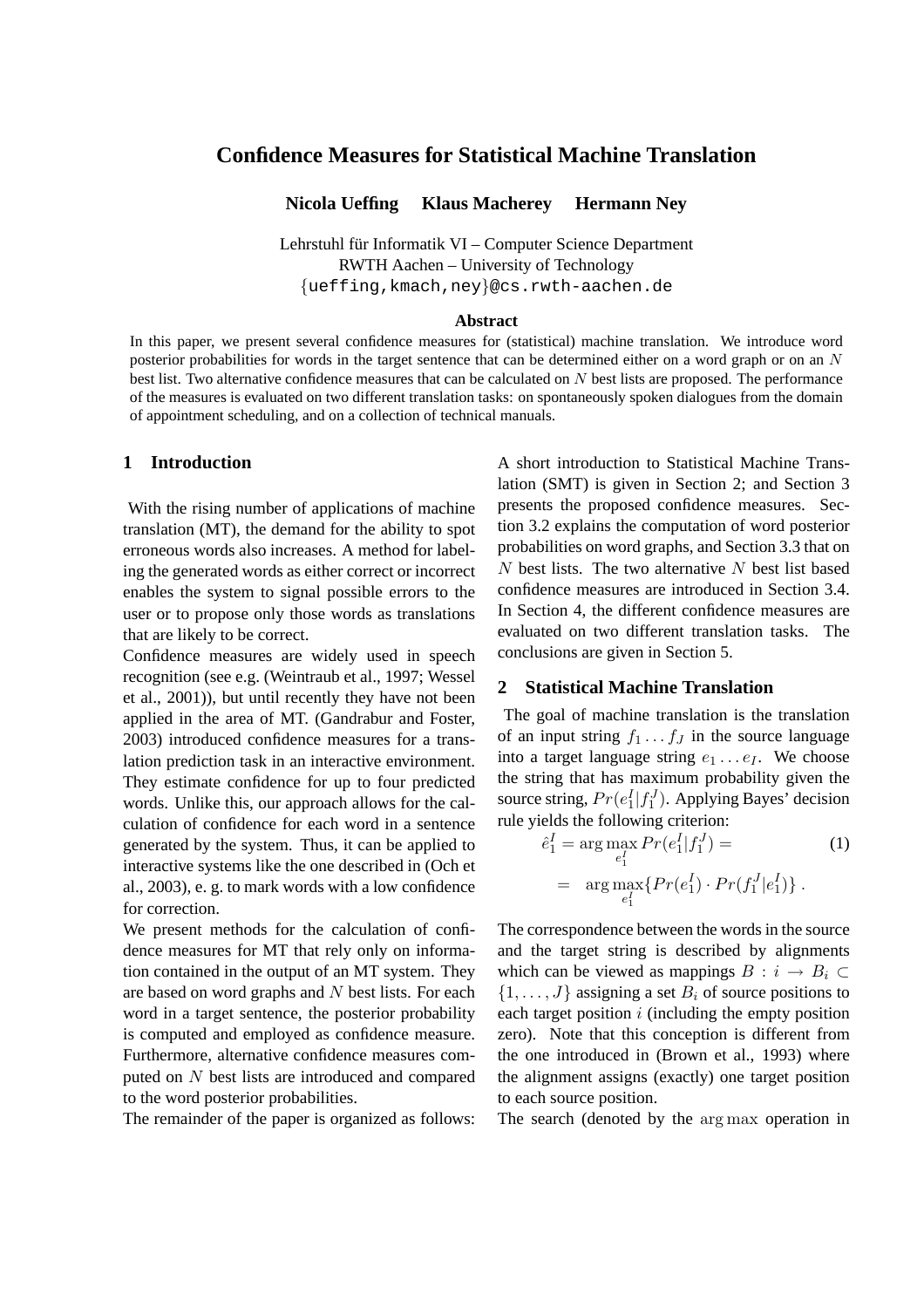Eq. 1) explores the space of all possible target language strings  $e_1^I$  and all possible alignments  $B_0^I$  between the source and the target language string to find the one with maximum probability. Applying the maximum approximation, this yields

$$
(\hat{e}_1^I, \hat{B}_0^I) = \arg \max_{e_1^I, B_0^I} Pr(e_1^I, B_0^I | f_1^J). (2)
$$

This decision criterion aims at the minimization of the expected number of *sentence* errors.

For descriptions of SMT systems see for example (Och and Ney, 2002; Vogel et al., 2000; Takezawa et al., 1998; Yamada and Knight, 2002).

# **3 Confidence Measures**

For a given translation produced by an MT system, we want to measure the confidence of being correct for each generated word. That is, for each word in the target hypothesis, the confidence is to be calculated and compared to a tagging threshold which has been optimized on a development corpus. All words whose confidence is above this threshold are tagged as correct and all others are tagged as false.

Unlike the criterion given in Eq. 2, this approach aims at the minimization of the expected number of *word* errors instead of sentence errors.

#### **3.1 Word Posterior Probabilities**

In speech recognition, confidence measures based on word posterior probabilities as proposed in (Wessel et al., 2001) have proven to be among the very effective methods known. We transfer this concept to the area of machine translation and show that it can be applied successfully as well.

We compare two different approaches to the calculation of word posterior probabilities:

- 1. We regard the target position  $i$  in which the word  $e$  occurs in a specific hypothesis and determine the word posterior probability  $p_i(e|f_1^J)$ .
- 2. Word posterior probabilities  $p_B(e|f_1^J)$  are defined for a target word  $e$ , considering the set  $B$ of source positions that is aligned to this word in a specific hypothesis.

The difference between the two approaches is illustrated in the example in Table 1 which will be explained in detail at the end of this subsection.

The word posterior probability can be determined by

summing up the posterior probabilities of all sentences which contain this specific word in position  $i$ or aligned to the source positions B. Let

$$
p(e_1^I, B_0^I, f_1^J) =
$$
  
= 
$$
\prod_{k=0}^I \left\{ p(f_{B_k}|e_k) \cdot p(B_k|B_{k-1}) \cdot p(e_k|e_1^{k-1}) \right\},
$$

where  $p(f_{B_k}|e_k) = \prod$  $j \in B_k$  $p(f_j | e_k)$  is the probability of translating the source words in  $B_k$  with  $e_k$ ,  $p(B_k|B_{k-1})$  is the alignment probability, and  $p(e_k|e_1^{k-1})$  is the language model probability.

For criterion 1 introduced above, we obtain the word posterior probability by the following summation

$$
p_i(e|f_1^J) = \frac{1}{p(f_1^J)} \sum_{(B_0^I, e_1^I): e_i = e} p(e_1^I, B_0^I, f_1^J).
$$
 (3)

Applying criterion 2 instead leads to

$$
p_B(e|f_1^J) = \sum_{\substack{p(f_1^J) \\ p(f_1^J) \\ \vdots \\ p(e_i, B_i) = (e, B)}} p(e_1^I, B_0^I, f_1^J).
$$
\n(4)

Table 1 shows a German input sentence together with four different translations. The aligned source positions of each generated target word are given as index. We see that the position of a word in the target sentence can differ due to insertions, deletions and reordering of words. If we want to determine the confidence of the word '?' in Translation 1, the two rightmost columns show the sentences that are taken into account for the summation in Eqs. 3 and 4, respectively. For criterion 2, we have more sentences that match, yielding a more reliable confidence estimation (as the experiments in Section 4 will show). The posterior probability can directly be used as a measure of confidence as described above. We denote these two confidence measures by

$$
\mathcal{C}_{target}(e) = p_i(e|f_1^J)
$$
  
and 
$$
\mathcal{C}_{source}(e) = p_B(e|f_1^J).
$$

These confidence measures are probabilistic and exploit only information which is contained in the output of an SMT system.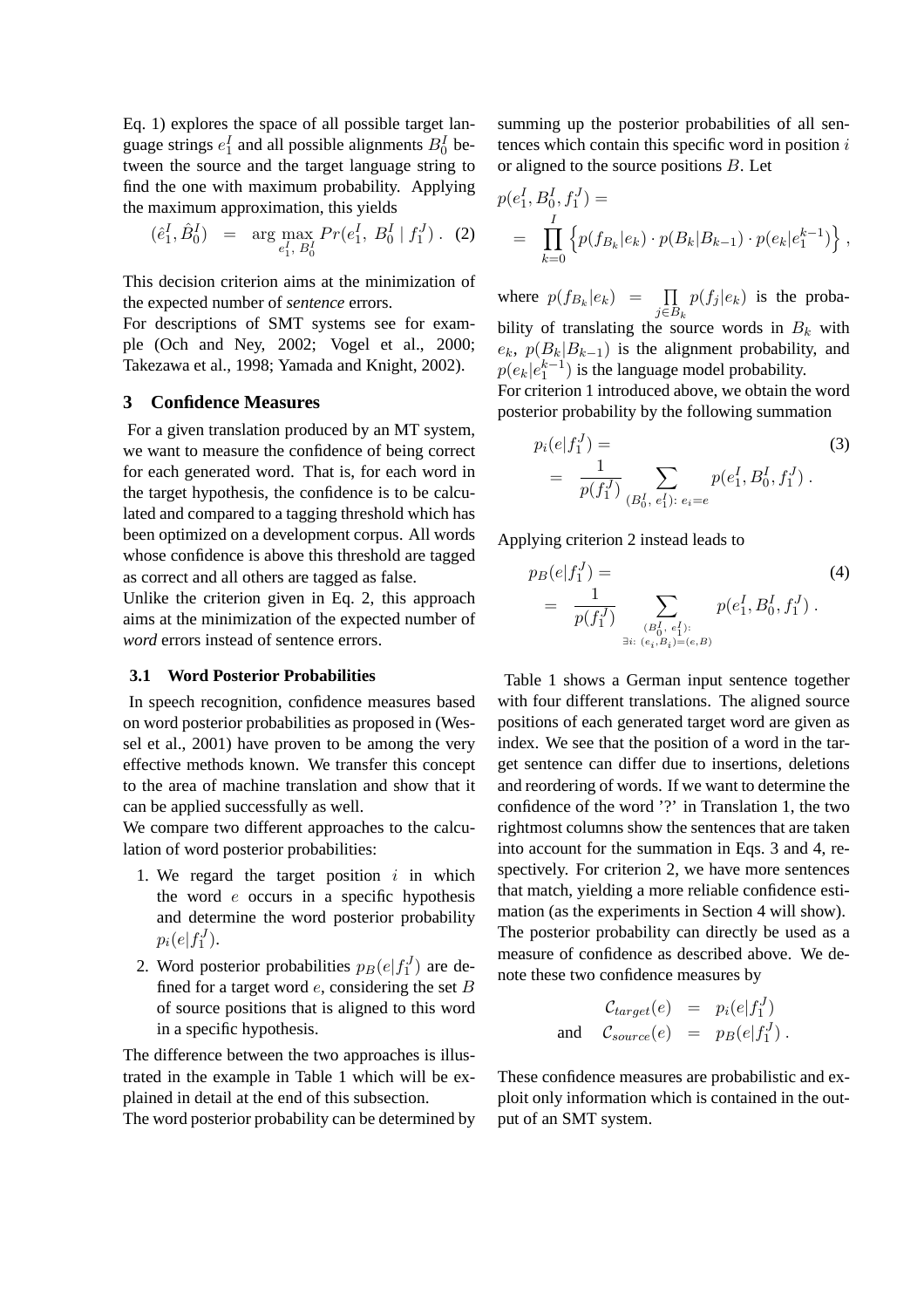| Source        | was hast du gesagt?                                                                          | target (criterion 1) | source (criterion 2) |
|---------------|----------------------------------------------------------------------------------------------|----------------------|----------------------|
| Translation 1 | what <sub>1</sub> did <sub>2</sub> you <sub>3</sub> say <sub>4</sub> $?_5$                   |                      |                      |
| Translation 2 | what <sub>1</sub> have <sub>2</sub> you <sub>3</sub> said <sub>4</sub> $?5$                  |                      |                      |
| Translation 3 | what <sub>1</sub> did <sub>2</sub> you <sub>3</sub> just <sub>0</sub> say <sub>4</sub> $?_5$ |                      |                      |
| Translation 4 | what <sub>1</sub> you <sub>3</sub> did <sub>2</sub> say <sub>4</sub> . <sub>5</sub>          |                      |                      |

Table 1: Illustration of Eqs. 3 and 4: Sentences taken into account for the calculation of the word posterior probability of the word '?' in Translation 1 are marked with a '+'.

# **3.2 Word Posterior Probabilities on Word Graphs**

Using an SMT system, we construct a word graph as described in (Ueffing et al., 2002): The nodes represent sets of covered source sentence positions and differentiate between different language model histories. An edge is labeled with the target word generated as a translation of the covered source position(s). The edges are also annotated with the probabilities of the different translation submodels. Each path from the source of the graph (i.e. the node with zero covered source sentence positions) to the sink (i.e. the node where all source sentence positions are covered) is an alternative target sentence hypothesis. Thus, the word graph contains the most probable sentence hypotheses that survived the pruning during search and can be used to approximate the word posterior probabilities as defined in Eqs. 3 and 4.

The word graphs are then compressed by merging all nodes which have the same coverage vector and the same source position covered last into one.

The information relevant for determining the word probabilities of a word  $e$  in the best generated target sentence is the following:

- the translation probability  $p(f_B|e)$ , where  $f_B$  is the set of source words aligned to  $e$ ,
- for  $C_{target}$ : the position i of word e in the target hypothesis,
- for  $C_{source}$ : the set B of source positions aligned to e,
- the alignment probability  $p(B|B')$ , where B' is the set of source positions covered by the predecessor target word of e.

The language model probabilities can be calculated on the fly.

The computation of word posterior probabilities on word graphs can be performed by applying a

forward-backward algorithm. Assume we use a trigram language model. The formulae we are going to present can be extended to capture for longer histories as well, but in order to keep the presentation understandable, we will show them only for trigrams.

### **Target position dependency**

Let  $C_i$  be the coverage set of the partial hypothesis

 $e_1 \ldots e_i$ , i.e.  $C_i = \bigcup_{i=1}^{i}$  $\bigcup_{k=1} B_k$ . Throughout the paper, we denote the complement of a set C by  $\overline{C}$ . If we apply  $C_{target}$  and keep the *target* position fix, we can compute the forward probability as follows:  $\Phi_i(e_{i-1}, C_{i-1}; e_i, B_i) =$  (5)  $\overline{\phantom{a}}$ n

$$
= p(f_{B_i}|e_i) \cdot \sum_{e_{i-2}} \sum_{B_{i-1}} \left\{ p(B_i|B_{i-1}) - p(e_i|e_{i-1}e_{i-2}) - \Phi_{i-1}(e_{i-2}, C_{i-1} \setminus B_{i-1}; e_{i-1}, B_{i-1}) \right\},
$$

which is calculated recursively in ascending order of i.

For the computation of backward probabilities, the probability of completing a sentence from word e in position  $i$  is

$$
\Psi_i(e_i, B_i; e_{i+1}, \overline{C_i}) =
$$
\n
$$
= p(f_{B_i}|e_i) \cdot \sum_{e_{i+2}} \sum_{B_{i+1}} \left\{ p(B_{i+1}|B_i) - p(e_{i+2}|e_{i+1}e_i) - \Psi_{i+1}(e_{i+1}, B_{i+1}; e_{i+2}, \overline{C_{i+1}}) \right\}.
$$
\n(6)

This can be recursively determined in descending order of i.

Using the forward-backward algorithm, the word

posterior probability can be calculated according to  
\n
$$
p_i(e_i|f_1^J) = \frac{1}{p(f_1^J)} \sum_{e_{i-1}} \sum_{e_{i+1}} \sum_{C_{i-1}} \sum_{B_i} p(e_{i+1}|e_i e_{i-1})
$$
\n
$$
\cdot \frac{\Phi_i(e_{i-1}, C_{i-1}; e_i, B_i) \cdot \Psi_i(e_i, B_i; e_{i+1}, \overline{C_i})}{p(f_{B_i}|e)}
$$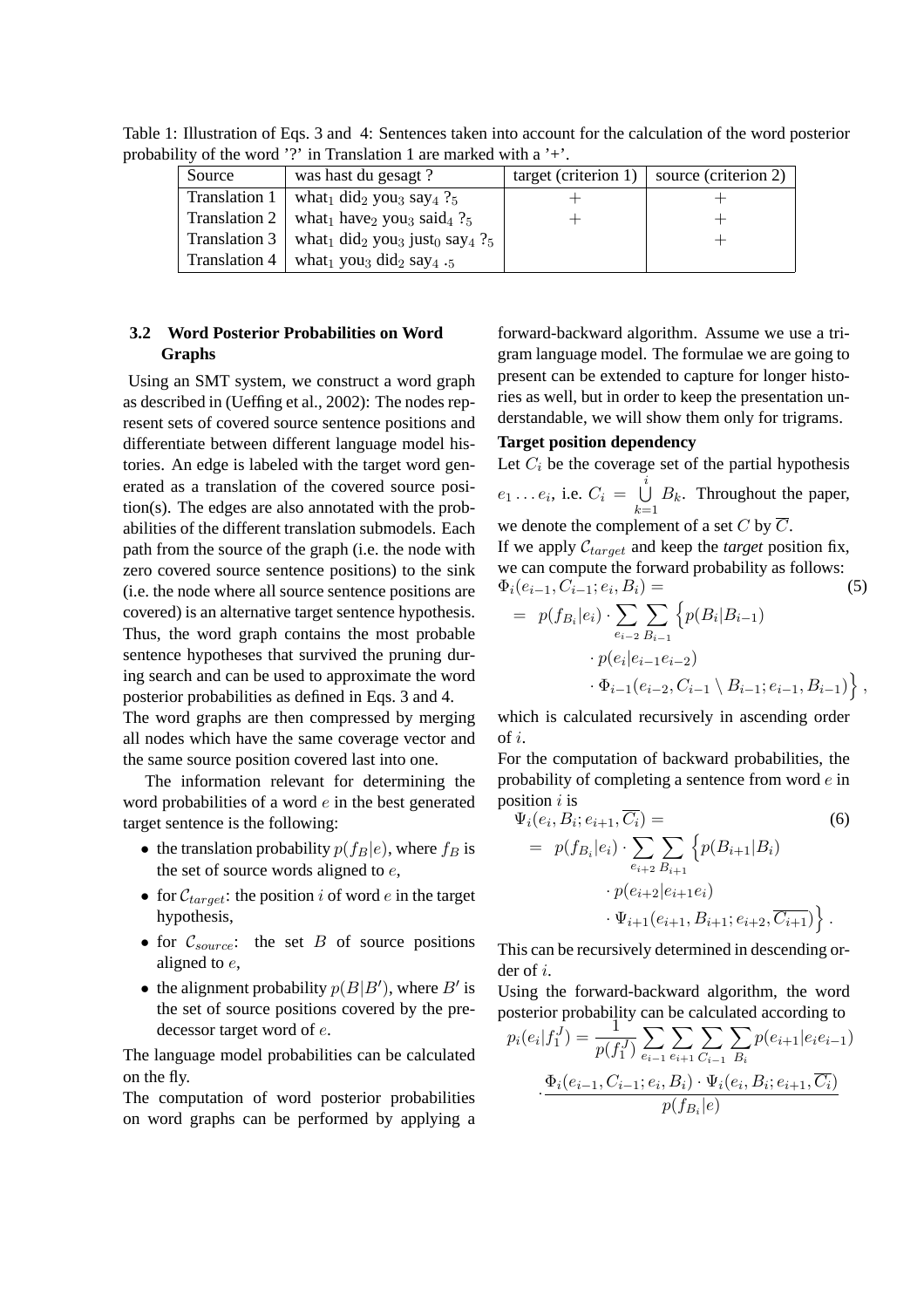with the normalization term  
\n
$$
p(f_1^J) = \sum_{I} \sum_{e_I} \sum_{B_I} \sum_{e_{I-1}} \Phi_I(e_{I-1}, \overline{B_I}; e_I, B_I)
$$
\n
$$
= \sum_{e_1} \sum_{B_1} \sum_{e_2} \Psi_1(e_1, B_1; e_2, \overline{B_1})
$$
\n
$$
\cdot p(e_2|e_1) \cdot p(e_1) .
$$

Here,  $I$  is the last position in the generated target sentences.

#### **Source position dependency**

Instead of regarding the position of word  $e$  in the target sentence, we determine the posterior probability according to the set  $B$  of source positions that e is aligned to. This approach allows for the direct comparison of translation hypotheses of different lengths.

Applying this view, we cannot calculate a posterior probability for zero fertility words, because there are no source words that generate them. Therefore, we assign them a posterior probability of one.

Analogously to Eq. 5, the forward probability can be computed according to

$$
\Phi_B(e', C'; e) =
$$
\n
$$
= p(f_B|e) \cdot \sum_{e''} \sum_{B' \subseteq C'} \Phi_{B'}(e'', C' \setminus B'; e')
$$
\n
$$
\cdot p(e|e'e'') \cdot p(B|B'),
$$

where  $B'$  is the set of source positions covered by the predecessor word  $e'$ , and  $C' \subseteq \overline{B}$ .

The backward probability is determined as  $\Psi_B(e;\tilde{e},\tilde{C})=$ 

$$
= p(f_B|e) \cdot \sum_{\tilde{e}} \sum_{\tilde{B} \subseteq \tilde{C}} \Psi_{\tilde{B}}(\tilde{e}; \tilde{\tilde{e}}, \tilde{\tilde{C}}) \cdot p(\tilde{\tilde{e}}|\tilde{e}e) \cdot p(\tilde{B}|B) ,
$$

where  $\tilde{C} \subseteq \overline{B}$ . This yields the word posterior probability formula

$$
p_B(e|f_1^J) = \frac{1}{p(f_1^J)} \sum_{e'} \sum_{\tilde{e}} \sum_{C' \subseteq \overline{B}} p(\tilde{e}|ee').
$$

$$
\frac{\Phi_B(e', C'; e) \cdot \Psi_B(e; \tilde{e}, \overline{C' \cup B})}{p(f_B|e)}
$$

with the normalization term<br>  $p(f_1^J) = \sum_i \sum_j \sum_j$ 

$$
p(f_1^J) = \sum_{I} \sum_{e_I} \sum_{B_I} \sum_{e_{I-1}} \Phi_{B_I}(e_{I-1}, \overline{B_I}; e_I)
$$
  
= 
$$
\sum_{e_1} \sum_{B_1} \sum_{e_2} \Psi_{B_1}(e_1; e_2, \overline{B_1})
$$
  

$$
\cdot p(e_2|e_1) \cdot p(e_1),
$$

where  $B_I$  is the set of source positions covered by the last word of the generated target sentences, and  $B_1$  those covered by the first word, respectively.

# **3.3 Word Posterior Probabilities on** N **Best Lists**

From a word graph, we can easily extract an N best list containing the  $N$  target sentences that obtained the highest probability by the translation and language model. They can be used as a representation of the possible target sentences as well, and we can determine the sum in Eq. 3 over the sentences in the N best list.

As mentioned already in Section 3.1, the generated target sentences may have different lengths and the position of a word within different sentences in the N best list might differ due to reorderings, deletions, and insertions. Thus, we determine the Levenshtein alignment (Levenshtein, 1966) on the sentences according to the best target sentence. That is, for each word  $\hat{e}_i$  in the best target sentence  $\hat{e}_1^I$ , we determine the corresponding word  $w$  in any of the other sentences in the  $N$  best list. We denote the Levenshtein alignment of two sentences  $\hat{e}_1^I$  and  $w_1^{I_n}$  by  $\mathcal{L} = \mathcal{L}(\hat{e}_1^I, w_1^{I_n})$  and that of word  $\hat{e}_i$  by  $\mathcal{L}_i(\hat{e}_1^I, w_1^{I_n})$ for  $n = 2, \ldots, N$ .

Using this Levenshtein alignment, we can easily compute word posterior probabilities for each word  $\hat{e}_i$  in the best target sentence. We sum over the probabilities of all sentences containing the word in a position that is aligned to  $i$  in the Levenshtein alignment:

$$
p_i(\hat{e}_i|f_1^J, \hat{e}_1^I, \mathcal{L}) =
$$
  
= 
$$
\frac{\sum_{n=1}^N p(f_1^J|w_1^{I_n}) \cdot p(w_1^{I_n}) \cdot \delta(\hat{e}_i, \mathcal{L}_i(\hat{e}_1^I, w_1^{I_n}))}{\sum_{n=1}^N p(f_1^J|w_1^{I_n}) \cdot p(w_1^{I_n})}
$$

,

where  $\delta(.,.)$  is the Kronecker function. This yields the confidence measure

$$
\mathcal{C}_{prob}(\hat{e}_i) = p_i(\hat{e}_i|f_1^J, \hat{e}_1^I, \mathcal{L}).
$$

### **3.4 Alternative Confidence Measures on** N **Best Lists**

Apart from the word posterior probabilities as presented in Section 3.3, we investigated two simple confidence measures on  $N$  best lists: The relative frequency of a word in the list and the sum of the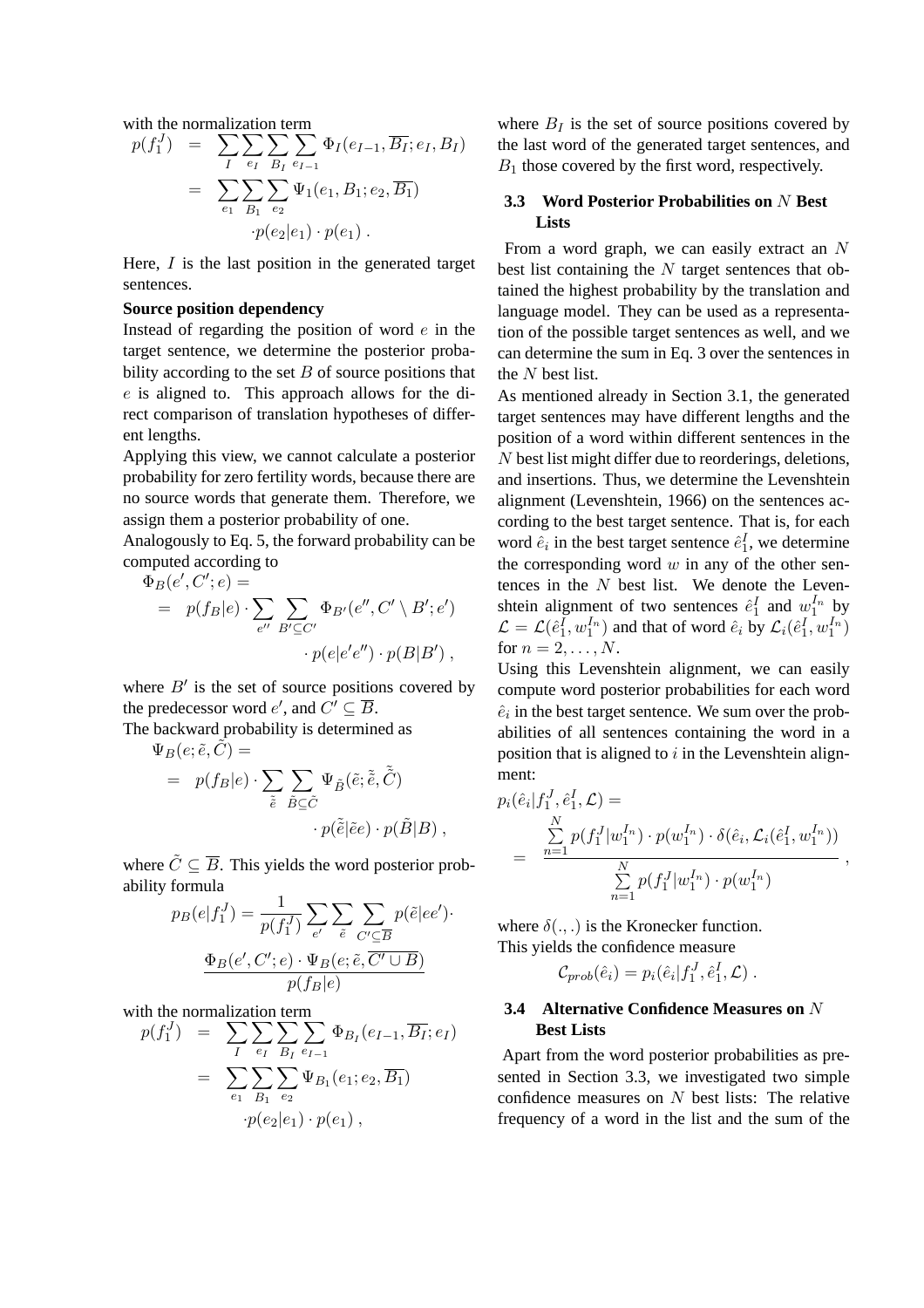ranks of the target sentences containing this word. Those values can be calculated on  $N$  best lists produced by any MT system which does not have to be statistical.

### **Relative Frequency**

For each word  $\hat{e}_i$  in the best target sentence, we determine the number of sentences in the  $N$  best list containing this word in a position aligned to  $i$ . Then, we take the relative frequency of word  $\hat{e}_i$  in the N best list with respect to the Levenshtein alignment directly as a confidence measure:

$$
C_{rel}(\hat{e}_i) = \frac{1}{N} \sum_{n=1}^{N} \delta(\hat{e}_i, \mathcal{L}_i(\hat{e}_1^I, w_1^{I_n})).
$$

# **Rank sum**

Another simple confidence measure that can be computed on  $N$  best lists is the sum of the ranks of those target sentences containing word  $\hat{e}_i$  as  $\mathcal{L}_i(\hat{e}_1^I, w_1^{I_n})$  (normalized by the total rank sum):

$$
C_{rank}(\hat{e}_i) = \frac{\sum\limits_{n=1}^N (N-n) \cdot \delta(\hat{e}_i, \mathcal{L}_i(\hat{e}_1^I, w_1^{I_n}))}{\frac{N}{2}(N+1)}.
$$

Since we want ranks near to the top of the list to score better, we sum  $N - n$  instead of the rank n.

#### **3.5 Scaling of the Probabilities**

During the translation process, the language model probability is raised to the power of 0.8 in order to give the language model probabilities a higher weight in the decision process. For the calculation of word posterior probabilities, we varied this scaling factor and optimized it on a development corpus in order to minimize the decision errors.

### **4 Results**

### **4.1 Corpora**

We performed experiments on two different corpora. One is the trilingual corpus which is successively built within the LC-STAR project. It comprises the languages English, Spanish, and Catalan. Experiments were carried out for all six translation directions. At the time of our experiments, we had about 13k sentences per language available; the statistics are given in Table 2. The corpus consists of transcriptions of spontaneously spoken dialogues in the domain of appointment scheduling and travel arrangements.

The second task we worked on is the TransType2 corpus. It consists of technical manuals like user guides, operating guides, and system administration guides for different devices. It comprises three language pairs, each of which contains English (E). The other three languages are French (F), Spanish (S), and German (G). The corpus statistics can be seen in Table 3.

#### **4.2 Experimental Setup**

We performed translation experiments with an implementation of the IBM-4 translation model (Brown et al., 1993). A description of the system can be found in (Tillmann and Ney, 2003). The experimental setup for the two corpora is described in Table 4. It shows the baseline word error rate (WER), the graph error rate (GER), and the word graph density (WGD) for the different language pairs. The WER is based on the Levenshtein distance and computes the minimum number of substitution, insertion, and deletion operations that have to be performed to convert the generated string into the reference string. The GER is computed by determining the sentence in the word graph that has the minimum Levenshtein distance to a given reference. Thus, it is a lower bound for the word error rate. The WGD is computed as the total number of word graph edges divided by the number of words in the reference sentence.

Table 4: Experimental setup

| Corpus         | WGD           | <b>GER</b> | <b>WER</b> |      |  |
|----------------|---------------|------------|------------|------|--|
| <b>LC-STAR</b> | $C-E$         |            | 19.8       | 31.7 |  |
|                | S–E           | 10.7       | 20.6       | 31.3 |  |
|                | $C-S$         | 24.7       | 8.5        | 18.4 |  |
|                | $S-C$         | 20.2       | 10.1       | 20.4 |  |
|                | $E-C$         | 21.0       | 19.7       | 33.5 |  |
|                | $E-S$         | 19.8       | 18.8       | 33.5 |  |
| TransType2     | $E-S$         | 14.6       | 22.8       | 31.2 |  |
|                | S–E           | 16.1       | 20.2       | 30.5 |  |
|                | $F$ -E        | 33.8       | 43.0       | 58.1 |  |
|                | $E-F$         | 29.5       | 46.0       | 62.0 |  |
|                | $G-E$         | 45.8       | 47.2       | 63.6 |  |
|                | $E\text{--}G$ | 46.7       | 53.2       | 69.3 |  |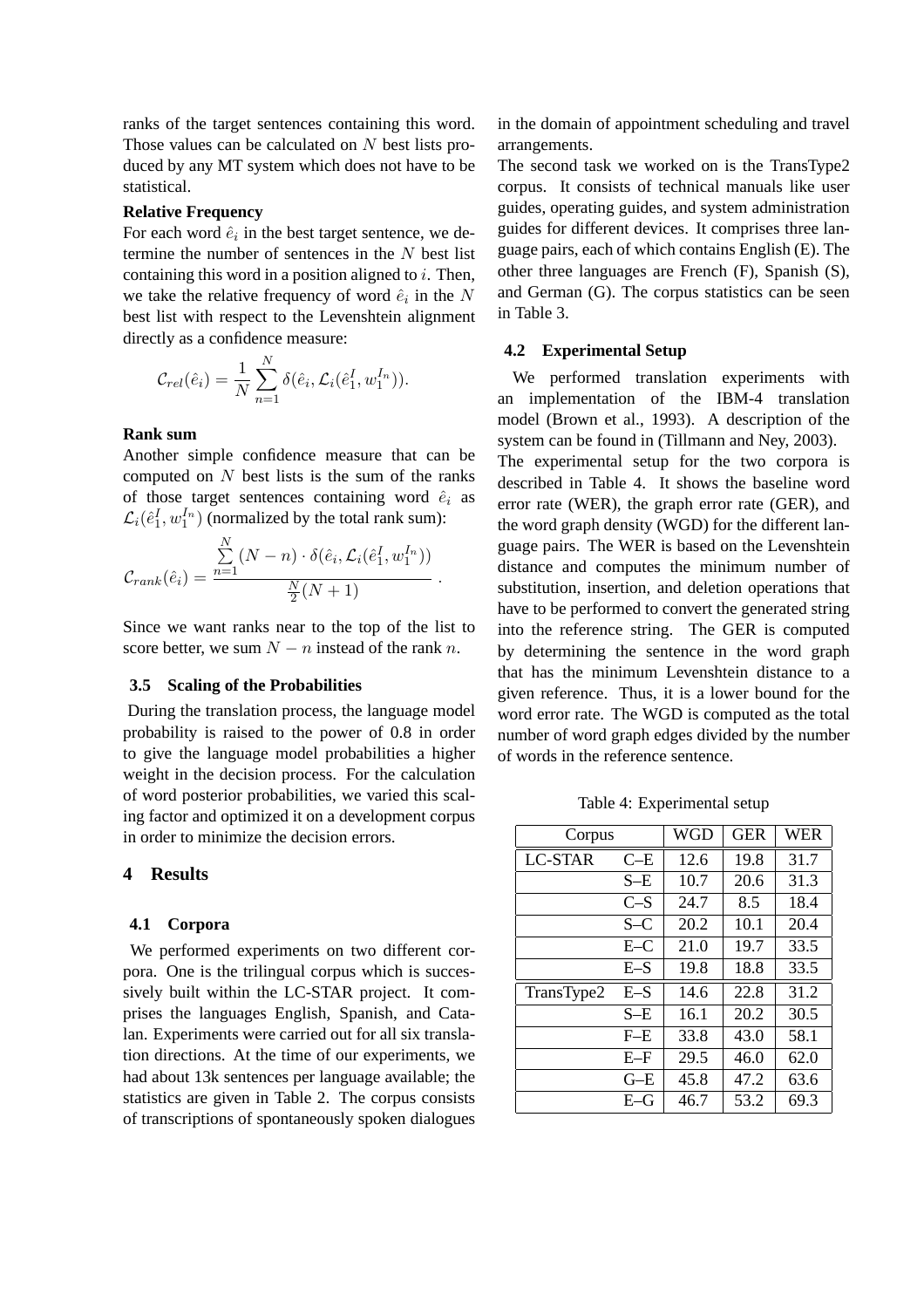|             |                  | English | Spanish | Catalan |  |  |
|-------------|------------------|---------|---------|---------|--|--|
| Training    | <b>Sentences</b> | 13352   |         |         |  |  |
|             | Words            | 123454  | 118534  | 118137  |  |  |
| Vocabulary  | Size             | 2 1 5 4 | 3933    | 3572    |  |  |
| Develop     | <b>Sentences</b> | 272     |         |         |  |  |
|             | Words            | 2267    | 2217    | 2211    |  |  |
| <b>Test</b> | Sentences        | 262     |         |         |  |  |
|             | Words            | 2626    | 2451    | 2470    |  |  |

Table 2: Statistics of the LC-STAR corpus

Table 3: Statistics of the TransType2 corpora

|            |           | Spanish | English          | French | English | German | English |
|------------|-----------|---------|------------------|--------|---------|--------|---------|
| Training   | Sentences | 54806   |                  | 51797  |         | 50223  |         |
|            | Words     | 747918  | $\sqrt{670}$ 207 | 732348 | 641897  | 586613 | 618637  |
| Vocabulary | Size      | 11932   | 8196             | 10323  | 7973    | 17788  | 7877    |
| Develop    | Sentences | 1012    |                  | 994    |         | 964    |         |
|            | Words     | 16262   | 14701            | 12903  | 11345   | 11 141 | 11 152  |
| Test       | Sentences | 1128    |                  | 984    |         | 995    |         |
|            | Words     | 11481   | 9969             | 12723  | 11576   | 12416  | 12613   |

### **4.3 Evaluation Metrics**

After computing the confidence, each generated word is tagged as either *correct* or *false*, depending on whether its confidence exceeds the tagging threshold that has been optimized on the development set beforehand. The performance of the confidence measure is evaluated using two different metrics:

#### • **C**onfidence **E**rror **R**ate

The CER is defined as the number of incorrectly assigned tags divided by the total number of generated words in the translated sentence. The baseline CER is given by the number of substitutions and insertions, divided by the number of generated words. The CER strongly depends on the tagging threshold. Therefore, the tagging threshold is adjusted beforehand on a development corpus *distinct* from the test set.

#### • **D**etection **E**rror **T**radeoff curve

The DET curve plots the *false rejection rate* versus the *false acceptance rate* for different values of the tagging threshold. The false rejection rate is defined

as the number of correctly translated words that have been tagged as wrong, divided by the total number of correctly translated words. It is also referred to as *type I error*. The false acceptance rate (or *type II error*) is calculated as the number of incorrect words that have been accepted, divided by the total number of incorrectly translated words. If the type I error is restricted by a given  $\alpha > 0$ , the type II error usually cannot be restricted; both error rates depend on each other.

# **4.4 Experimental Results**

#### **Confidence Error Rates**

Table 5 contains the CER for all language pairs of the two tasks. We compared the confidence measures determined on word graphs and those on N best lists. For each language pair, the minimal CER is shown in bold face.

We see that  $C_{source}$ , the word posterior probabilities calculated on word graphs with respect to the aligned source position(s), outperform  $C_{target}$  and the N best list based measures in most of the cases. Nevertheless, the  $N$  best list based confidence mea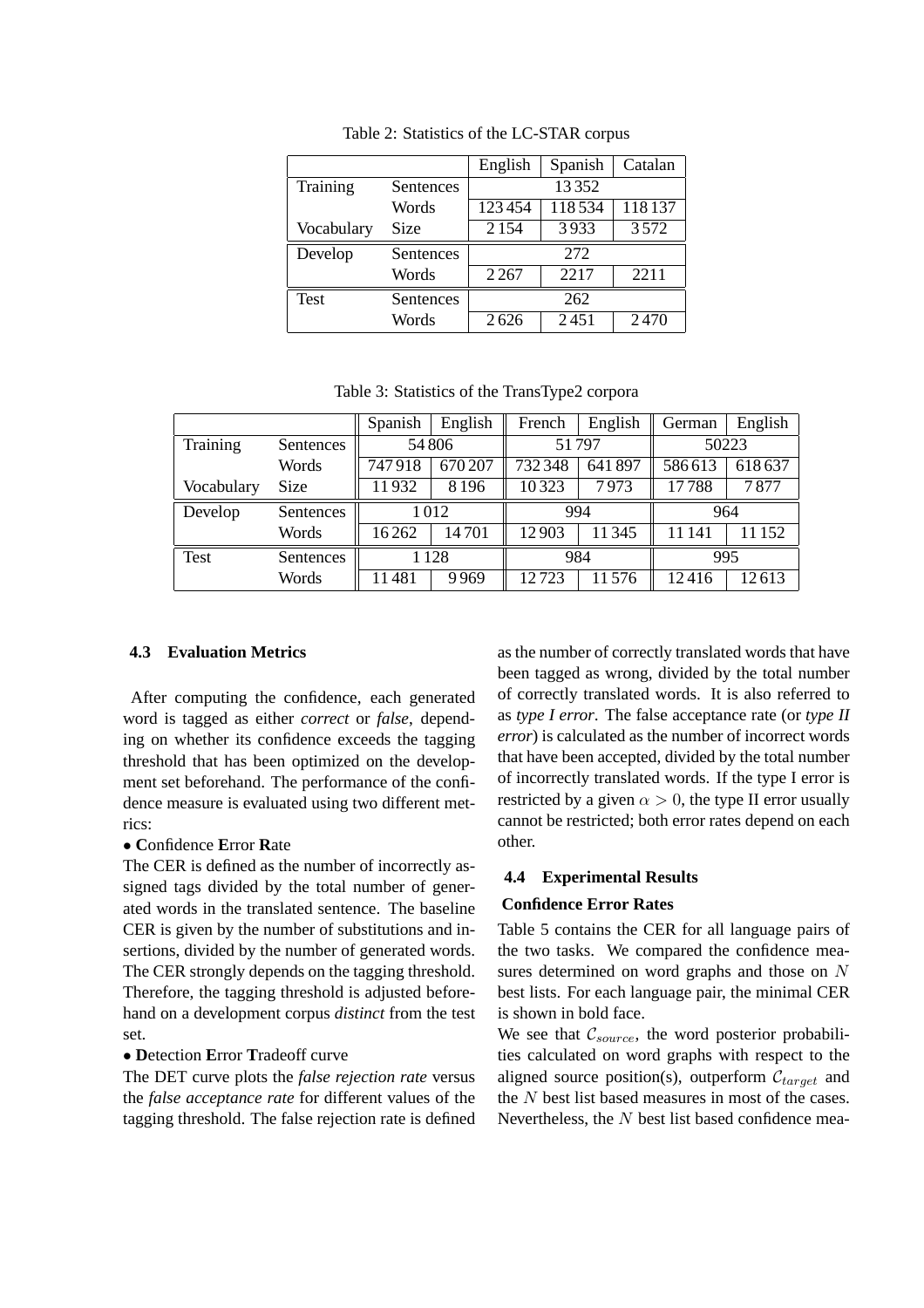sure  $\mathcal{C}_{rank}$  significantly decreases the CER, likewise, and shows best performance among all measures for some of the language pairs.

Regarding the results of the confidence measures computed on N best lists, we see that the performance of the word posterior probabilities  $C_{prob}$  stays behind that of the simple measures. Here, the rank based criterion  $C_{rank}$  produces best results among the N best list based measures.

For some of the confidence measures and some language pairs, the CER does not decrease, but even slightly grows compared to the baseline. This is the case for the word graph based measure that depends on the target position of the word,  $C_{target}$ , and for the probabilistic N best list measure,  $\mathcal{C}_{prob}$ . We believe that this is due to the fact that both of the measures refer to the position of the generated word in the target sentence which might differ between alternative hypotheses – even if the  $N$  best list method tries to compensate for this by determining the Levenshtein alignment.

### **Detection Error Tradeoff Curves**

The DET curves for two language pairs are shown in Figures 1 and 2. They support the analysis presented above: The word graph based confidence measure  $\mathcal{C}_{source}$  produces best results, closely followed by the N best list based measure  $\mathcal{C}_{rank}$ . The confidence measure  $\mathcal{C}_{prob}$  clearly performs worst.



Figure 1: DET curves for LC-STAR C–S (word graph and 1000 best list)



Figure 2: DET curves for TransType2 E–G (word graph and 1000 best list)

### **5 Conclusion**

We presented several concepts of confidence measures for (statistical) MT systems. Applying them, the words in the generated target sentence can be tagged as correct or false, e.g. to facilitate postediting or work in an interactive translation environment.

Word posterior probabilities were computed from information contained in the output of an SMT system, either from a word graph or an  $N$  best list. Furthermore, two alternative confidence measures computed on N best lists were introduced and their performance was compared with that of the word posterior probabilities. Those two methods are applicable to non-statistical MT systems as well.

A systematic evaluation was presented on the LC-STAR corpus which consists of spontaneously spoken dialogues in the domain of appointment scheduling and travel arrangement, and the TransType2 corpus comprising technical manuals.

Experiments showed that the word graph based confidence measure  $\mathcal{C}_{source}$ , depending on the source position(s) covered by the target word, yields best results. Nevertheless, a simple rank based criterion calculated on N best lists also performed well. Both of them significantly reduce the confidence error rate.

### **6 Acknowledgements**

This work was partly supported by the projects LC-STAR (IST–2001–32216) and TransType2 (IST– 2001–32091) by the European Community.